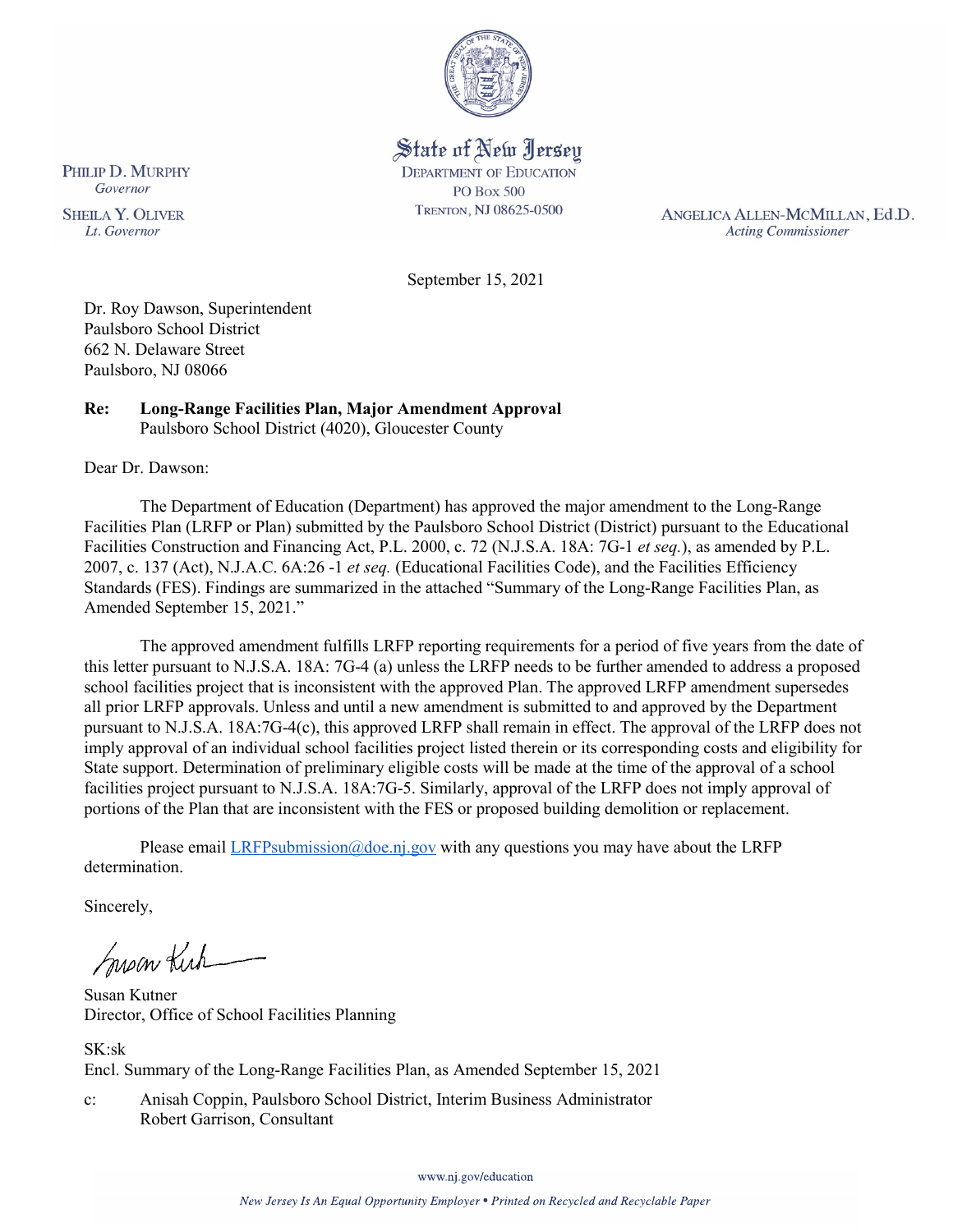# **Paulsboro School District (4020) Summary of the Long-Range Facilities Plan, as Amended September 15, 2021**

The Department of Education (Department) has completed its review of the major amendment to the Long-Range Facilities Plan (LRFP or Plan) submitted by the Paulsboro School District (District) pursuant to the Educational Facilities Construction and Financing Act, P.L. 2000, c. 72 (N.J.S.A. 18A: 7G-1 *et seq.*), as amended by P.L. 2007, c. 137 (Act), N.J.A.C. 6A:26-1 et seq. (Educational Facilities Code), and the Facilities Efficiency Standards (FES).

The following provides a summary of the District's approved amended LRFP. The summary is based on the standards set forth in the Act, the Educational Facilities Code, the FES, District-reported information in the Department's LRFP reporting system, and supporting documentation. The referenced reports in *italic* text are standard reports available on the Department's LRFP website.

## **1. Inventory Overview**

The District is classified as a Regular Operating District (ROD) for funding purposes. It provides services for students in grades PK-12.

The District identified existing and proposed schools, sites, buildings, rooms, and site amenities in its LRFP. Table 1 lists the number of existing and proposed district schools, sites, and buildings. Detailed information can be found in the *School Asset Inventory Report* and the *Site Asset Inventory Report.*

**As directed by the Department, school facilities projects that have received initial approval by the Department and have been approved by the voters, if applicable, are represented as "existing" in the LRFP.** Approved projects that include new construction and/or the reconfiguration/reassignment of existing program space are as follows: n/a.

| Category                                     | <b>Existing</b> | <b>Proposed</b> |
|----------------------------------------------|-----------------|-----------------|
| Number of Schools (assigned DOE school code) |                 |                 |
| Number of School Buildings <sup>1</sup>      |                 |                 |
| Number of Non-School Buildings <sup>2</sup>  |                 |                 |
| Number of Vacant Buildings                   |                 |                 |
| Number of Sites                              |                 |                 |

#### **Table 1: Number of Schools, School Buildings, and Sites**

Based on the existing facilities inventory submitted by the District:

- Schools using leased buildings (short or long-term):  $n/a$
- Schools using temporary classroom units (TCUs), excluding TCUs supporting construction: n/a
- Vacant/unassigned school buildings:  $n/a$

 $\overline{a}$ 

<span id="page-1-1"></span><span id="page-1-0"></span>*<sup>1</sup>* Includes district-owned buildings and long-term leases serving students in district-operated programs

<sup>&</sup>lt;sup>2</sup> Includes occupied district-owned buildings not associated with a school, such as administrative buildings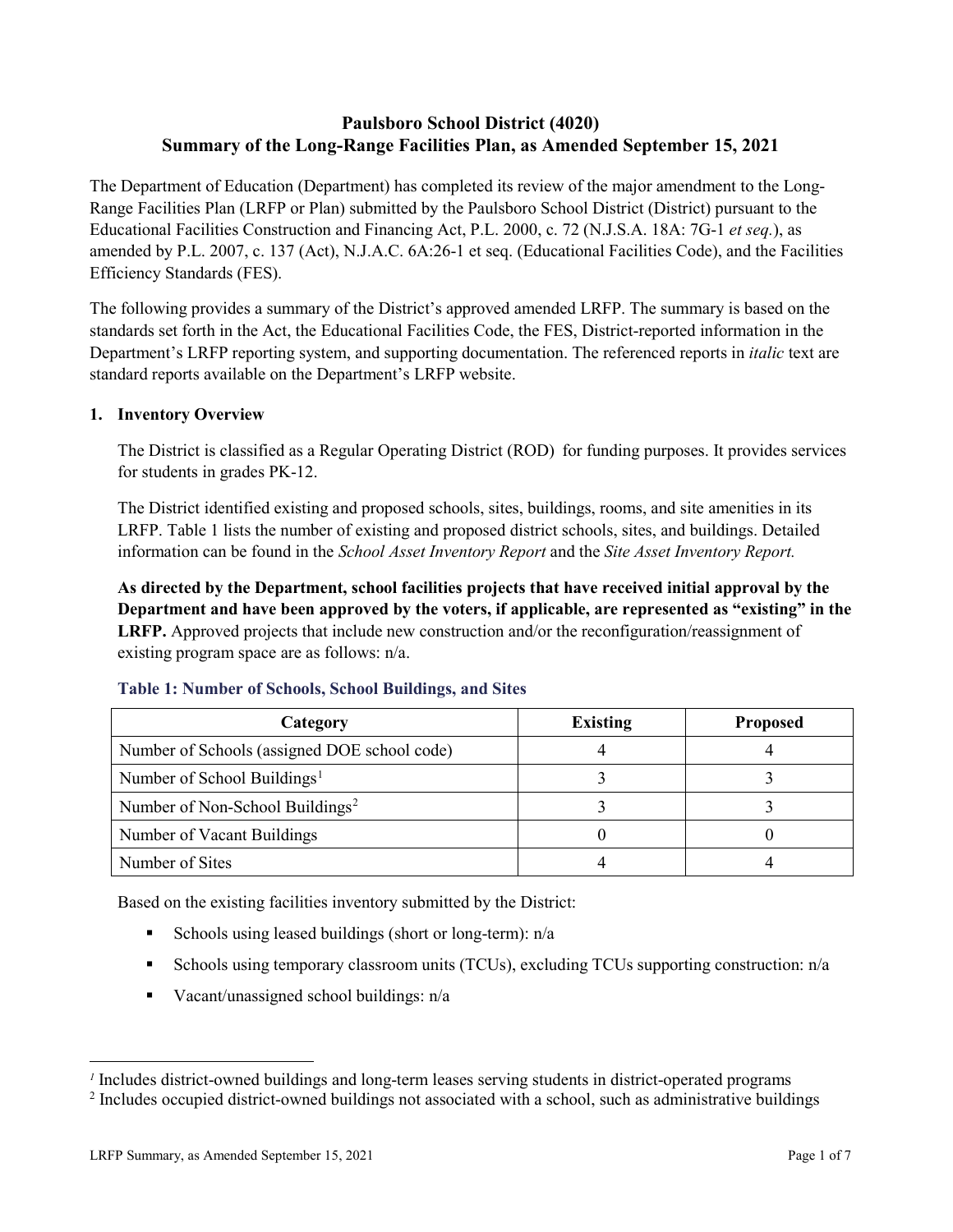Findings:

The Department has determined that the proposed inventory is adequate for approval of the District's LRFP amendment. However, the LRFP determination does not imply approval of an individual school facilities project listed within the LRFP; the District must submit individual project applications for project approval.

## **2. District Enrollments**

The District determined the number of students, or "proposed enrollments," to be accommodated for LRFP planning purposes on a district-wide basis and in each school.

The Department minimally requires the submission of a standard cohort-survival projection using historic enrollment data from the Application for School State Aid (ASSA) or NJ Smart. The cohort-survival method projection method forecasts future students based upon the survival of the existing student population as it moves from grade to grade. A survival ratio of less than 1.00 indicates a loss of students, while a survival ratio of more than 1.00 indicates the class size is increasing. For example, if a survival ratio tracking first to second grade is computed to be 1.05, the grade size is increasing by 5% from one year to the next. The cohort-survival projection methodology works well for communities with stable demographic conditions. Atypical events impacting housing or enrollments, such as an economic downturn that halts new housing construction or the opening of a charter or private school, typically makes a cohort-survival projection less reliable.

## **Proposed enrollments are based on a standard cohort-survival enrollment projection.**

Adequate supporting documentation was submitted to the Department to justify the proposed enrollments. Table 2 provides a comparison of existing and projected enrollments. All totals include special education students.

|                              | <b>Existing Enrollments</b> | <b>District Proposed Enrollments</b> |
|------------------------------|-----------------------------|--------------------------------------|
| <b>Grades</b>                | 2020-21                     | 2023-24                              |
| PK (excl. private providers) | 49                          | 85                                   |
| Grades K to 5                | 512                         | 421                                  |
| Grades 6 to 8                | 225                         | 269                                  |
| Grades 9 to 12               | 351                         | 431                                  |
| <b>Totals PK to 12</b>       | 1,137                       | 1,206                                |

# **Table 2: Enrollments**

Findings:

The Department has determined the District's proposed enrollments to be acceptable for approval of the District's LRFP amendment. The Department will require a current enrollment projection at the time an application for a school facilities project is submitted incorporating the District's most recent enrollments in order to verify that the LRFP's planned capacity is appropriate for the updated enrollments.

# **3. District Practices Capacity**

Based on information provided in the room inventories, District Practices Capacity was calculated for each school building to determine whether adequate capacity is proposed for the projected enrollments based on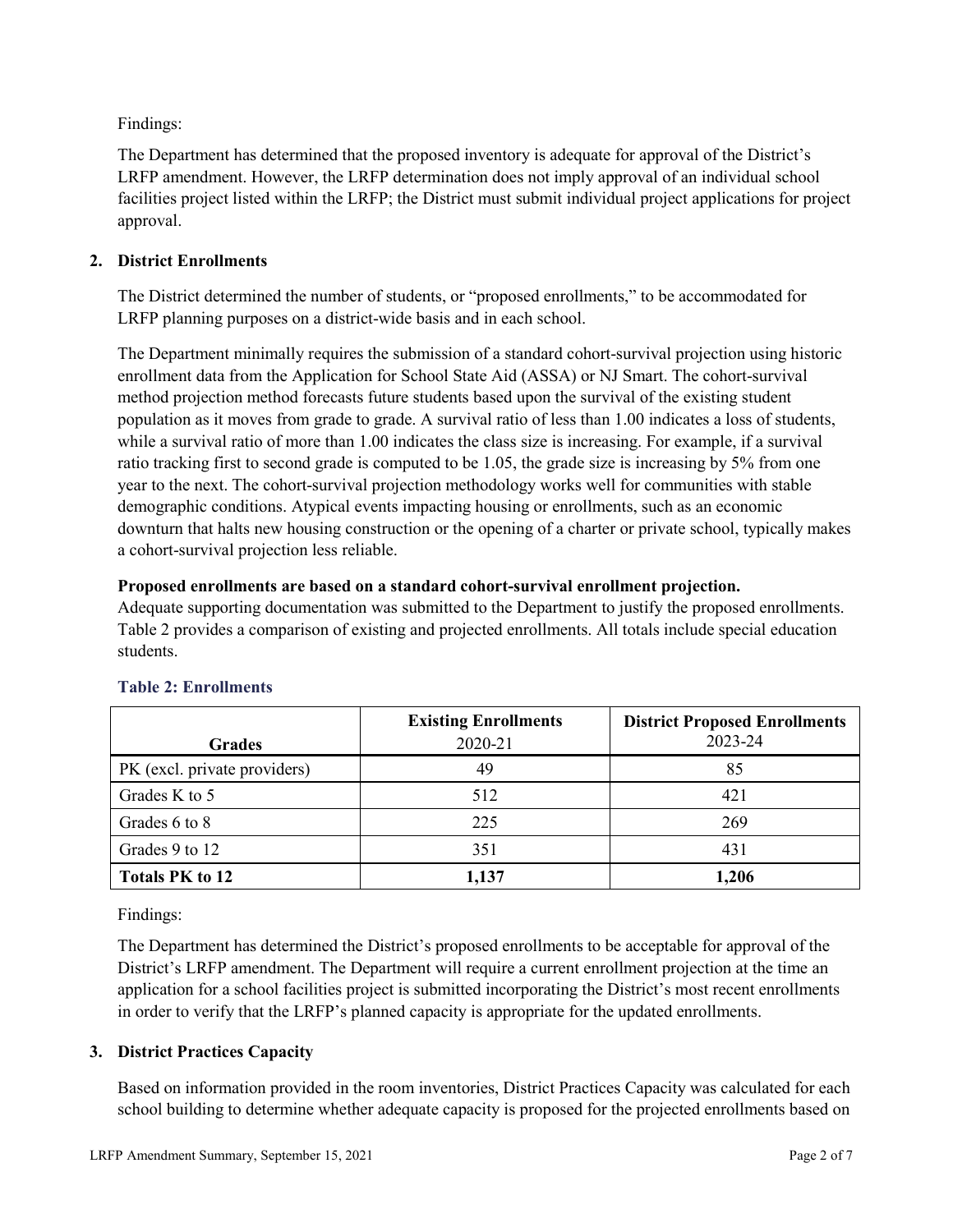district scheduling and class size practices. The capacity totals assume instructional buildings can be fully utilized regardless of school sending areas, transportation, and other operational issues. The calculations only consider district-owned buildings and long-term leases; short term leases and temporary buildings are excluded. **A capacity utilization factor of 90% for classrooms serving grades K-8 and 85% for classrooms serving grades 9-12 is applied in accordance with the FES.** No capacity utilization factor is applied to preschool classrooms.

In certain cases, districts may achieve adequate District Practices Capacity to accommodate enrollments but provide inadequate square feet per student in accordance with the FES, resulting in educational adequacy issues and "Unhoused Students." Unhoused students are considered in the "Functional Capacity" calculations used to determine potential State support for school facilities projects and are analyzed in Section 4.

Table 3 provides a summary of proposed enrollments and existing and proposed District-wide capacities. Detailed information can be found in the LRFP website reports titled *FES and District Practices Capacity Report, Existing Rooms Inventory Report, and Proposed Rooms Inventory Report.*

| <b>Grades</b>              | <b>Proposed</b><br><b>Enrollments</b> | <b>Existing</b><br><b>District</b><br><b>Practices</b><br>Capacity | <b>Existing</b><br>Deviation* | <b>Proposed</b><br><b>District</b><br><b>Practices</b><br>Capacity | <b>Proposed</b><br>Deviation* |
|----------------------------|---------------------------------------|--------------------------------------------------------------------|-------------------------------|--------------------------------------------------------------------|-------------------------------|
| Elementary ( $PK$ to 5)    | 506                                   | 519.13                                                             | 13.13                         | 519.13                                                             | 13.13                         |
| Middle $(6 \text{ to } 8)$ | 269                                   | 272.01                                                             | 3.01                          | 272.01                                                             | 3.01                          |
| High $(9 \text{ to } 12)$  | 431                                   | 438.25                                                             | 7.25                          | 438.25                                                             | 7.25                          |
| <b>District Totals</b>     | 1,206                                 | 1,229.40                                                           | 23.39                         | 1,229.40                                                           | 23.39                         |

## **Table 3: District Practices Capacity Analysis**

*\* Positive numbers signify surplus capacity; negative numbers signify inadequate capacity. Negative values for District Practices capacity are acceptable for approval if proposed enrollments do not exceed 100% capacity utilization.*

Considerations:

- Based on the proposed enrollments and existing room inventories, the District is projected to have inadequate capacity for the following grade groups, assuming all school buildings can be fully utilized (100% capacity utilization): n/a
- Adequate justification has been provided by the District if the proposed capacity for a school significantly deviates from the proposed enrollments. Generally, surplus capacity is acceptable for LRFP approval if additional capacity is not proposed through new construction.

# Findings:

The Department has determined that proposed District capacity, in accordance with the proposed enrollments, is adequate for approval of the District's LRFP amendment. The Department will require a current enrollment projection at the time an application for a school facilities project is submitted, incorporating the District's most recent Fall Enrollment Report, in order to verify that the LRFP's planned capacity meets the District's updated enrollments.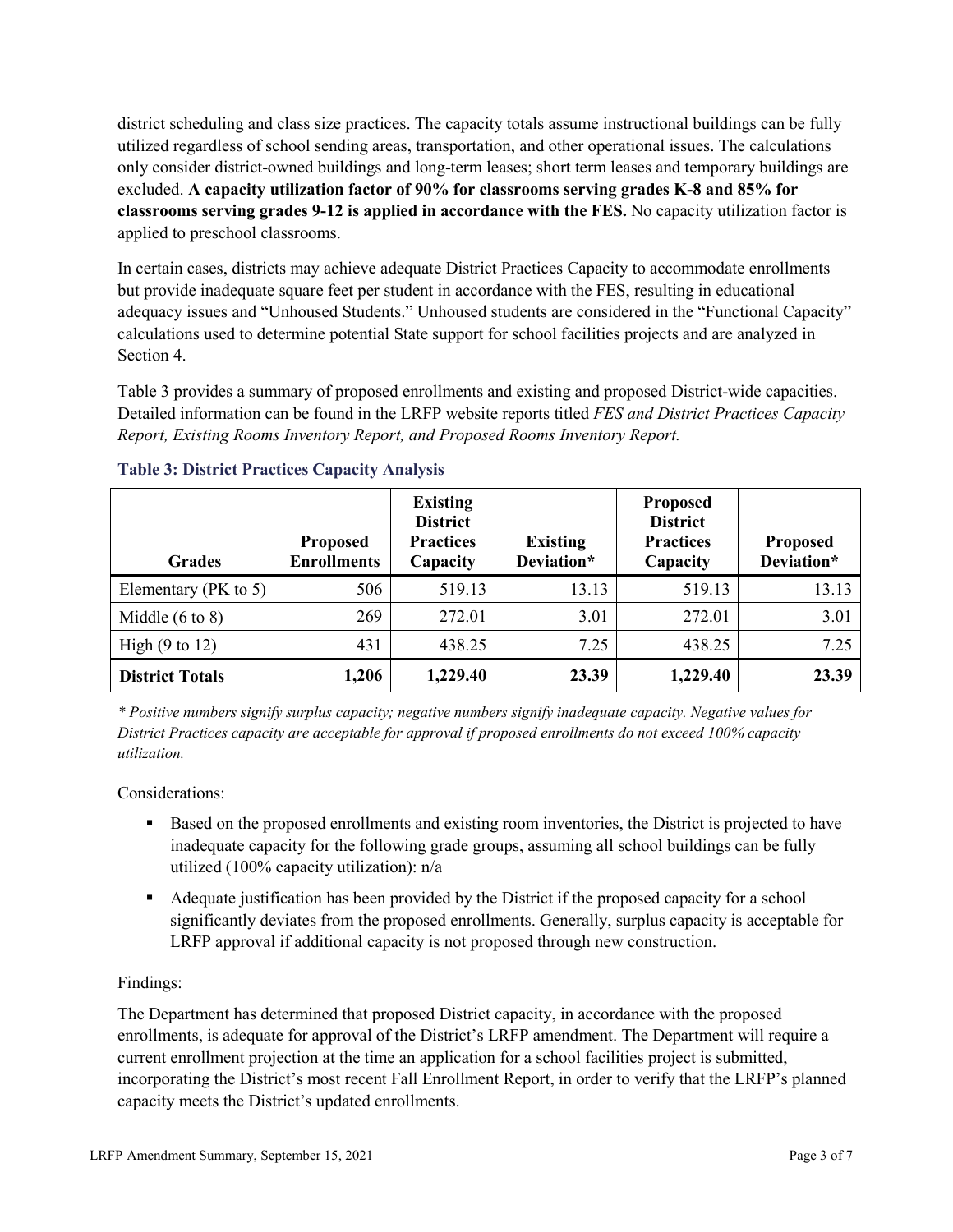### **4. New Construction Funding Eligibility**

*Functional Capacity* was calculated and compared to the proposed enrollments to provide a **preliminary estimate** of Unhoused Students and new construction funding eligibility. **A final determination will be made at the time of project application approval.**

*Functional Capacity* is the adjusted gross square footage of a school building *(total gross square feet minus excluded space)* divided by the minimum area allowance per full-time equivalent student for the grade level contained therein. *Unhoused Students* is the number of students projected to be enrolled in the District that exceeds the Functional Capacity of the District's schools pursuant to N.J.A.C. 6A:26-2.2(c). *Excluded Square Feet* includes (1) square footage exceeding the FES for any pre-kindergarten, kindergarten, general education, or self-contained special education classroom; (2) grossing factor square footage *(corridors, stairs, mechanical rooms, etc.)* that exceeds the FES allowance, and (3) square feet proposed to be demolished or discontinued from use. Excluded square feet may be revised during the review process for individual school facilities projects.

Table 4 provides a preliminary assessment of the Functional Capacity, Unhoused Students, and Estimated Maximum Approved Area for Unhoused Students for each FES grade group. The calculations exclude temporary facilities and short-term leased buildings. School buildings proposed for whole or partial demolition or reassignment to a non-school use are excluded from the calculations pending project application review. If a building is proposed to be reassigned to a different school, the square footage is applied to the proposed grades after reassignment. Buildings that are not assigned to a school are excluded from the calculations. In addition, only preschool students eligible for state funding (former ECPA students) are included. Detailed information concerning the calculations can be found in the *Functional Capacity and Unhoused Students Report* and the *Excluded Square Footage Report.*

| Category                                     | PK/K to 5 | 6 to 8   | 9 to 12 | <b>Total</b> |
|----------------------------------------------|-----------|----------|---------|--------------|
| Eligible PK /K-12 Proposed Enrollments       | 506       | 269      | 431     |              |
| FES Area Allowance (SF/student)              | 125.00    | 134.00   | 151.00  |              |
| <b>Prior to Completion of Proposed Work:</b> |           |          |         |              |
| <b>Existing Gross Square Feet</b>            | 68,254    | 56,769   | 105,828 | 230,851      |
| <b>Adjusted Gross Square Feet</b>            | 62,596    | 49,860   | 89,724  | 202,180      |
| <b>Adjusted Functional Capacity</b>          | 500.77    | 354.24   | 614.17  |              |
| <b>Unhoused Students</b>                     | 5.23      | 0.00     | 0.00    |              |
| Est. Max. Area for Unhoused Students         | 654.00    | 0.00     | 0.00    |              |
| <b>After Completion of Proposed Work:</b>    |           |          |         |              |
| Gross Square Feet                            | 68,254    | 56,769   | 105,828 | 230,851      |
| New Gross Square Feet                        | $\Omega$  | $\Omega$ | 0       | $\Omega$     |
| <b>Adjusted Gross Square Feet</b>            | 62,596    | 49,860   | 89,724  | 202,180      |
| <b>Functional Capacity</b>                   | 500.77    | 354.24   | 614.17  |              |
| <b>Unhoused Students after Construction</b>  | 5.23      | 0.00     | 0.00    |              |
| Est. Max. Area Remaining                     | 654.00    | 0.00     | 0.00    |              |

#### **Table 4: Estimated Maximum Approved Area for Unhoused Students**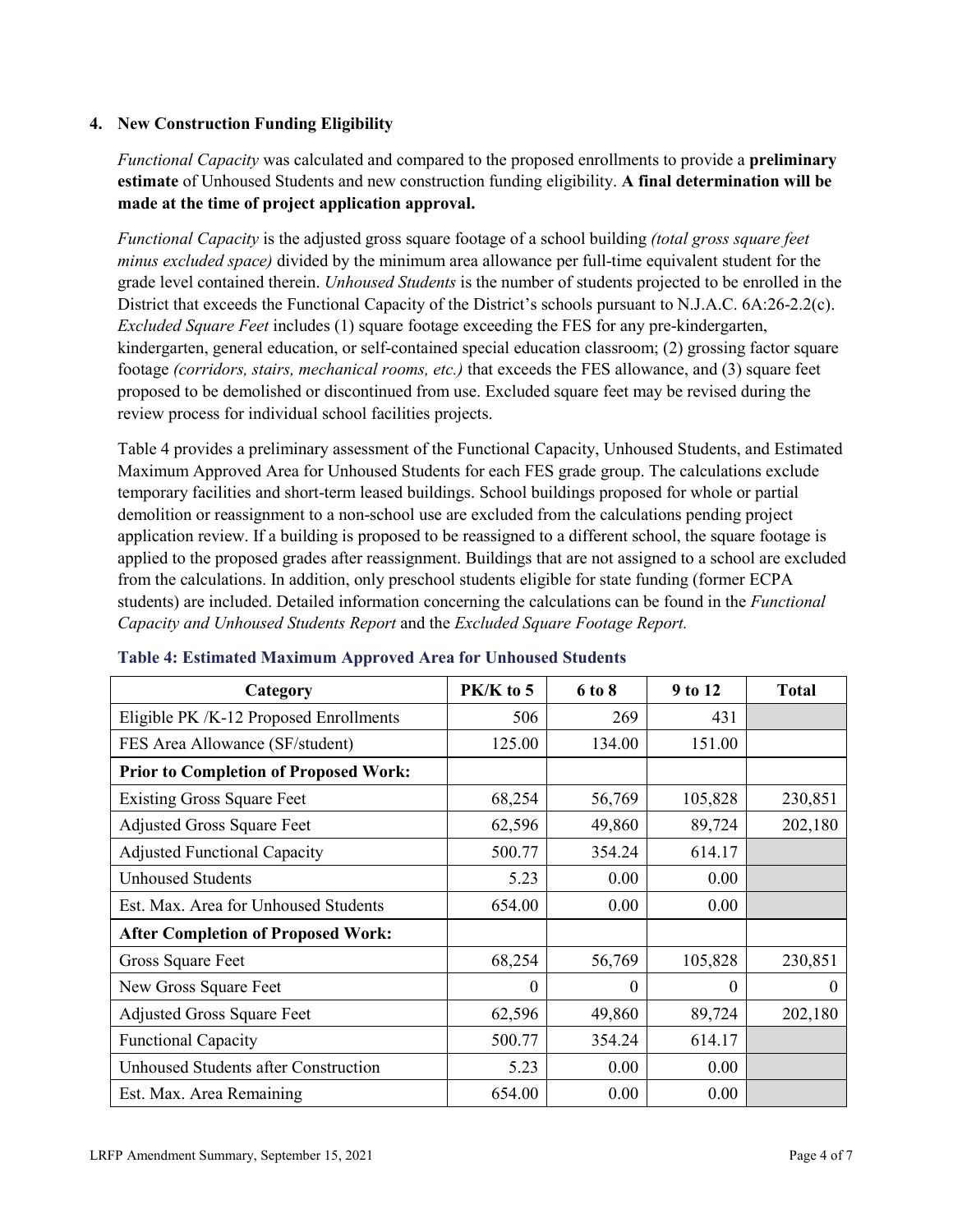Facilities used for non-instructional or non-educational purposes are ineligible for State support under the Act. However, projects for such facilities shall be reviewed by the Department to determine whether they are consistent with the District's LRFP and whether the facility, if it is to house students (full or part time) conforms to educational adequacy requirements. These projects shall conform to all applicable statutes and regulations.

Estimated costs represented in the LRFP by the District are for capital planning purposes only. The estimates are not intended to represent preliminary eligible costs or final eligible costs of approved school facilities projects.

Considerations:

- The District does not have approved projects pending completion, as noted in Section 1, that impact the Functional Capacity calculations.
- **The Functional Capacity calculations** *exclude* square feet proposed for demolition or discontinuation for the following FES grade groups and school buildings pending a feasibility study and project review: n/a.
- Based on the preliminary assessment, the District has Unhoused Students prior to the completion of proposed work for the following FES grade groups: PK/K-5.
- New construction is proposed for the following FES grade groups: n/a.
- Proposed new construction exceeds the estimated maximum area allowance for Unhoused Students prior to the completion of the proposed work for the following grade groups: n/a.
- The District, based on the preliminary LRFP assessment, will have Unhoused Students after completion of the proposed LRFP work. If the District is projected to have Unhoused Students, adequate justification has been provided to confirm educational adequacy in accordance with Section 6 of this determination.

## Findings:

Functional Capacity and Unhoused Students calculated in the LRFP are preliminary estimates. Preliminary Eligible Costs (PEC) and Final Eligible Costs (FEC) will be included in the review process for specific school facilities projects. A feasibility study undertaken by the District is required if building demolition or replacement is proposed per N.J.A.C. 6A:26-2.3(b)(10).

## **5. Proposed Work**

The District assessed program space, capacity, and physical plant deficiencies to determine corrective actions. Capital maintenance, or *"system actions,"* address physical plant deficiencies due to operational, building code, and /or life cycle issues. Inventory changes, or *"inventory actions,*" add, alter, or eliminate sites, site amenities, buildings, and/or rooms.

The Act (N.J.S.A. 18A:7G-7b) provides that all school facilities shall be deemed suitable for rehabilitation unless a pre-construction evaluation undertaken by the District demonstrates to the satisfaction of the Commissioner that the structure might pose a risk to the safety of the occupants even after rehabilitation or that rehabilitation is not cost-effective. Pursuant to N.J.A.C. 6A:26-2.3(b)(10), the Commissioner may identify school facilities for which new construction is proposed in lieu of rehabilitation for which it appears from the information presented that new construction is justified, provided, however, that for such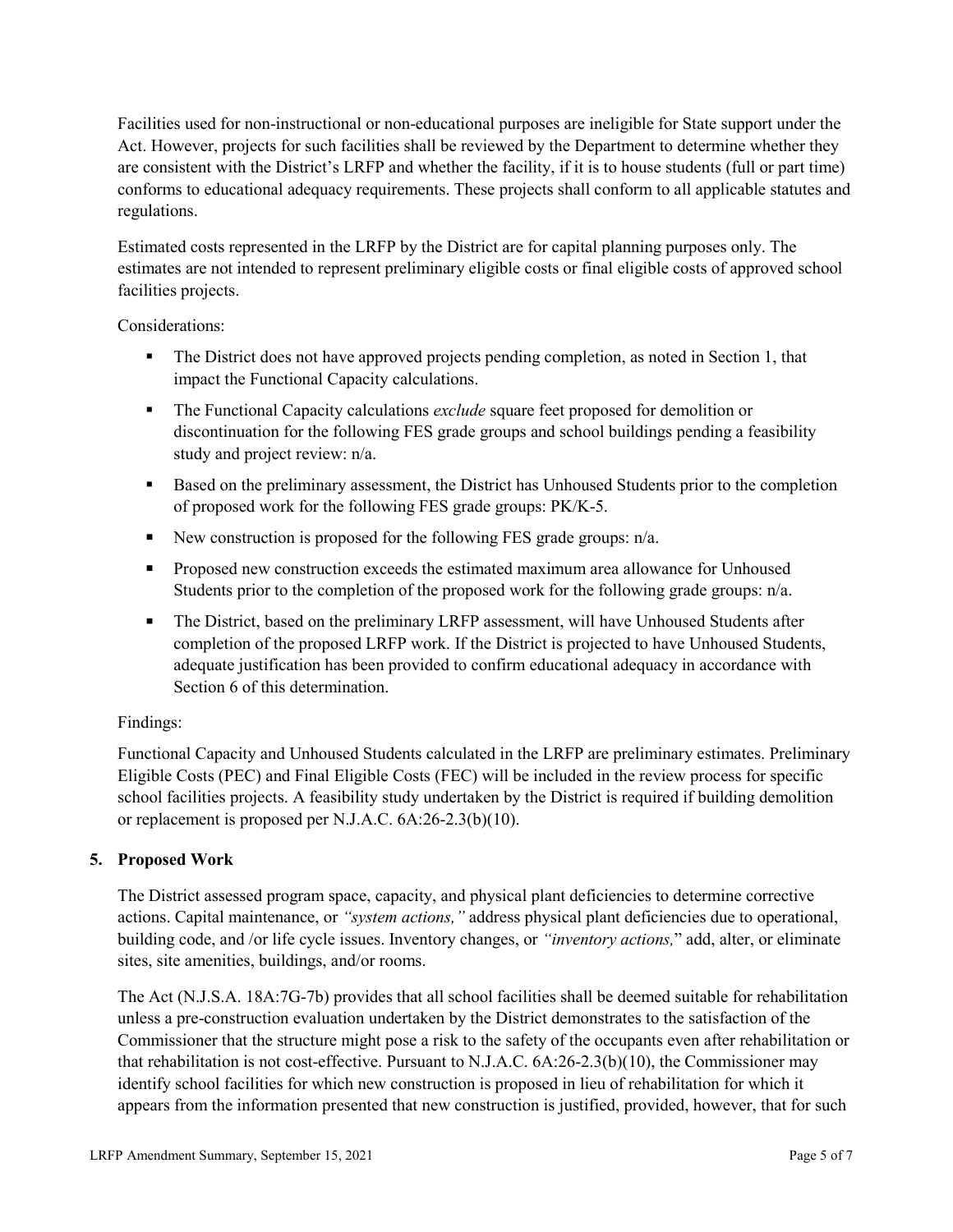school facilities so identified, the District must submit a feasibility study as part of the application for the specific school facilities project. The cost of each proposed building replacement is compared to the cost of additions or rehabilitation required to eliminate health and safety deficiencies and to achieve the District's programmatic model.

Table 5 lists the scope of work proposed for each school based on the building(s) serving their student population. Proposed inventory changes are described in the LRFP website reports titled *"School Asset Inventory Report and "Proposed Room Inventory Report."* Information concerning proposed systems work, or capital maintenance can be found in the "LRFP Systems Action Summary Report."

With the completion of the proposed work, the following schools are proposed to be eliminated: n/a; the following schools are proposed to be added: n/a.

| <b>Proposed Scope of Work</b>                                                                  | <b>Applicable Schools</b>                                                                      |
|------------------------------------------------------------------------------------------------|------------------------------------------------------------------------------------------------|
| <b>Renovation only</b> (no new construction)                                                   |                                                                                                |
| System actions only (no inventory actions)                                                     | Billingsport ES (060); Loudenslager ES<br>(070); Paulsboro HS (050); Paulsboro Jr. HS<br>(300) |
| Existing inventory actions only (no systems actions)                                           | n/a                                                                                            |
| Systems and inventory changes                                                                  | n/a                                                                                            |
| <b>New construction</b>                                                                        |                                                                                                |
| Building addition only (no systems actions)                                                    | n/a                                                                                            |
| Renovation and building addition (system, existing<br>inventory, and new construction actions) | n/a                                                                                            |
| New building on existing site                                                                  | n/a                                                                                            |
| New building on new or expanded site                                                           | n/a                                                                                            |
| Site and building disposal (in addition to above scopes)                                       |                                                                                                |
| Partial building demolition                                                                    | n/a                                                                                            |
| Whole building demolition                                                                      | n/a                                                                                            |
| Site and building disposal or discontinuation of use                                           | n/a                                                                                            |

#### **Table 5: School Building Scope of Work**

Findings:

The Department has determined that the proposed work is adequate for approval of the District's LRFP amendment. However, Department approval of proposed work in the LRFP does not imply the District may proceed with a school facilities project. The District must submit individual project applications with cost estimates for Department project approval. Both school facilities project approval and other capital project review require consistency with the District's approved LRFP.

## **6. Proposed Room Inventories and the Facilities Efficiency Standards**

The District's proposed school buildings were evaluated to assess general educational adequacy in terms of compliance with the FES area allowance pursuant to N.J.A.C. 6A:26-2.2 and 2.3.